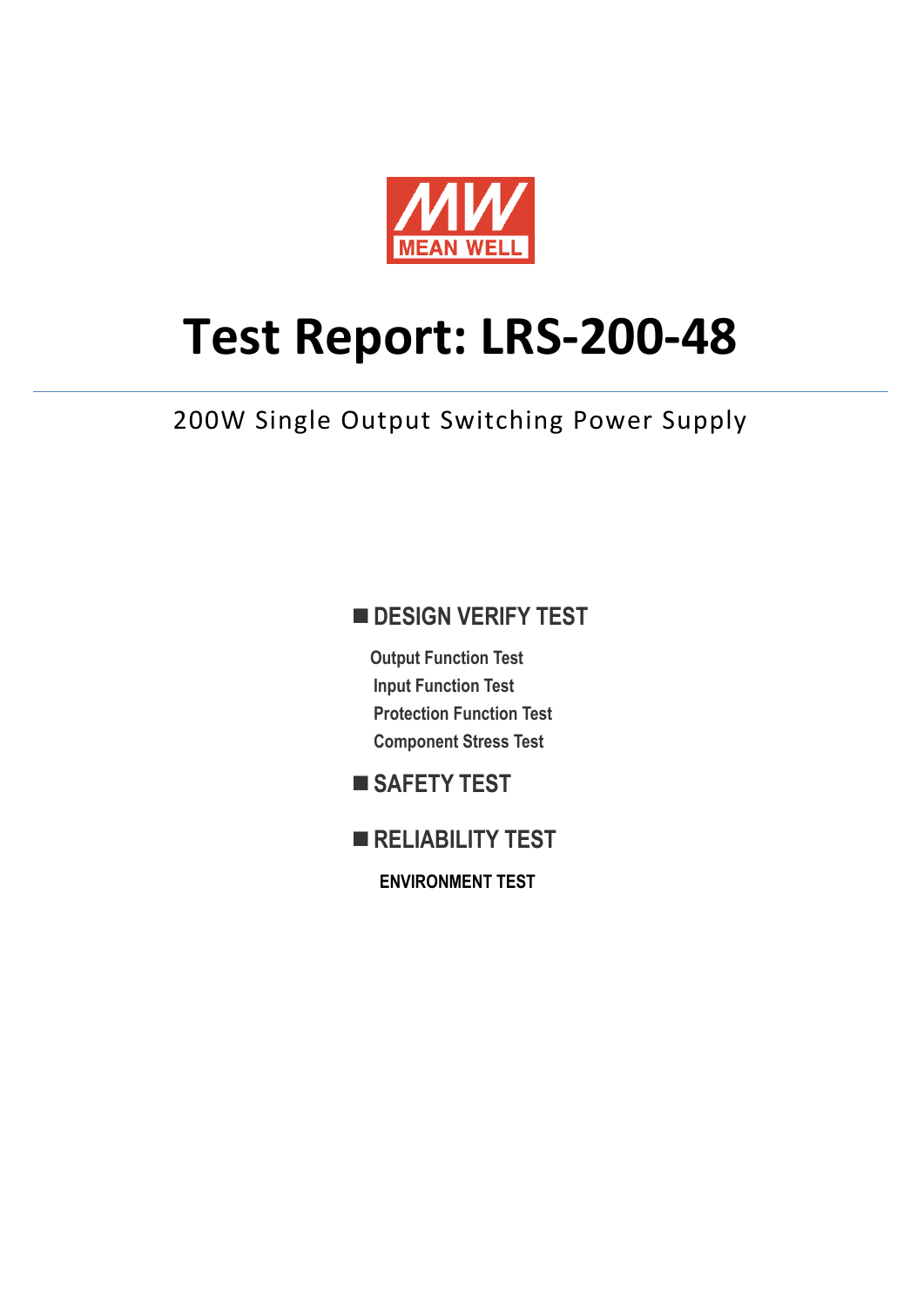

### **DESIGN VERIFY TEST**

#### **OUTPUT FUNCTION TEST**

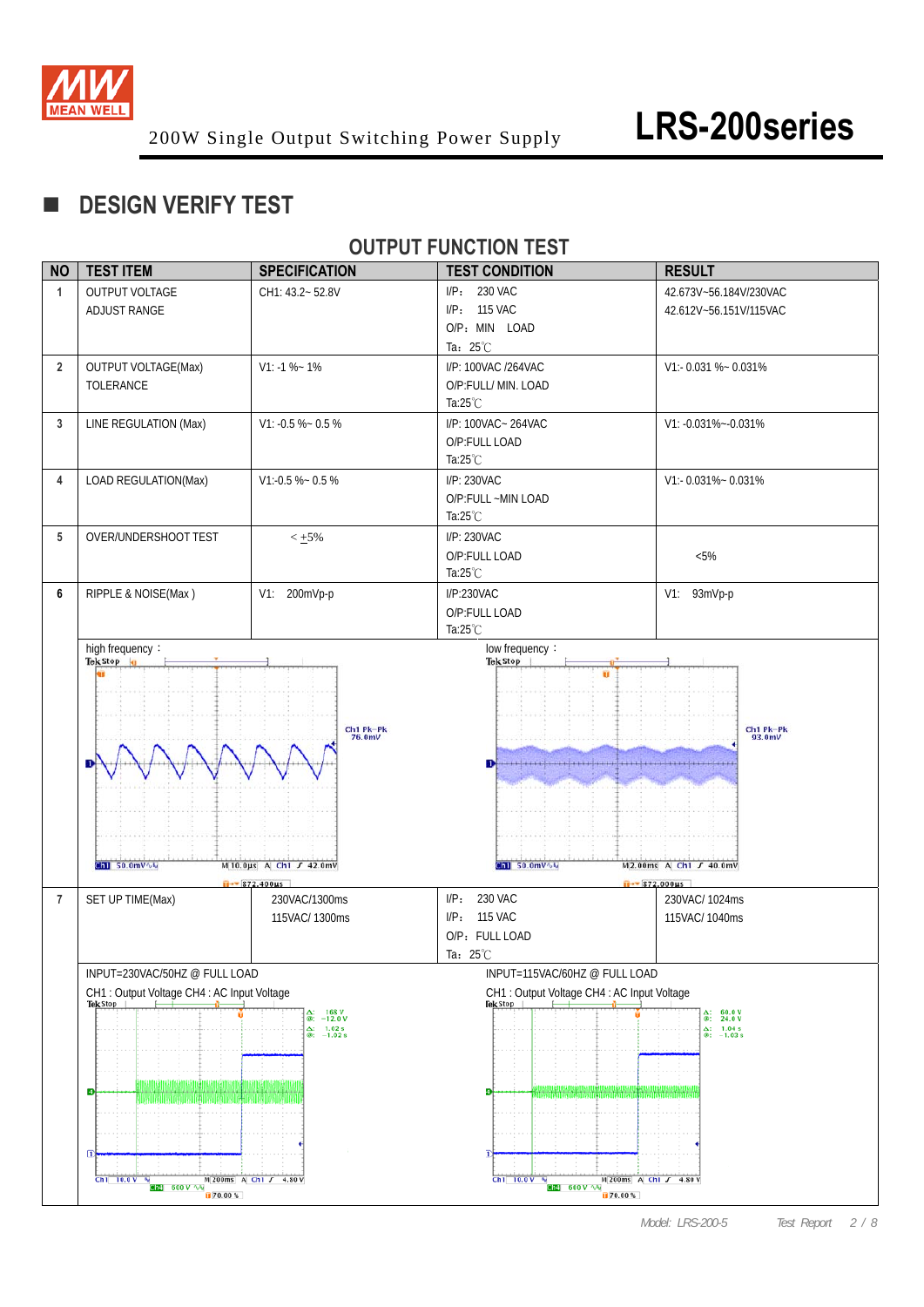

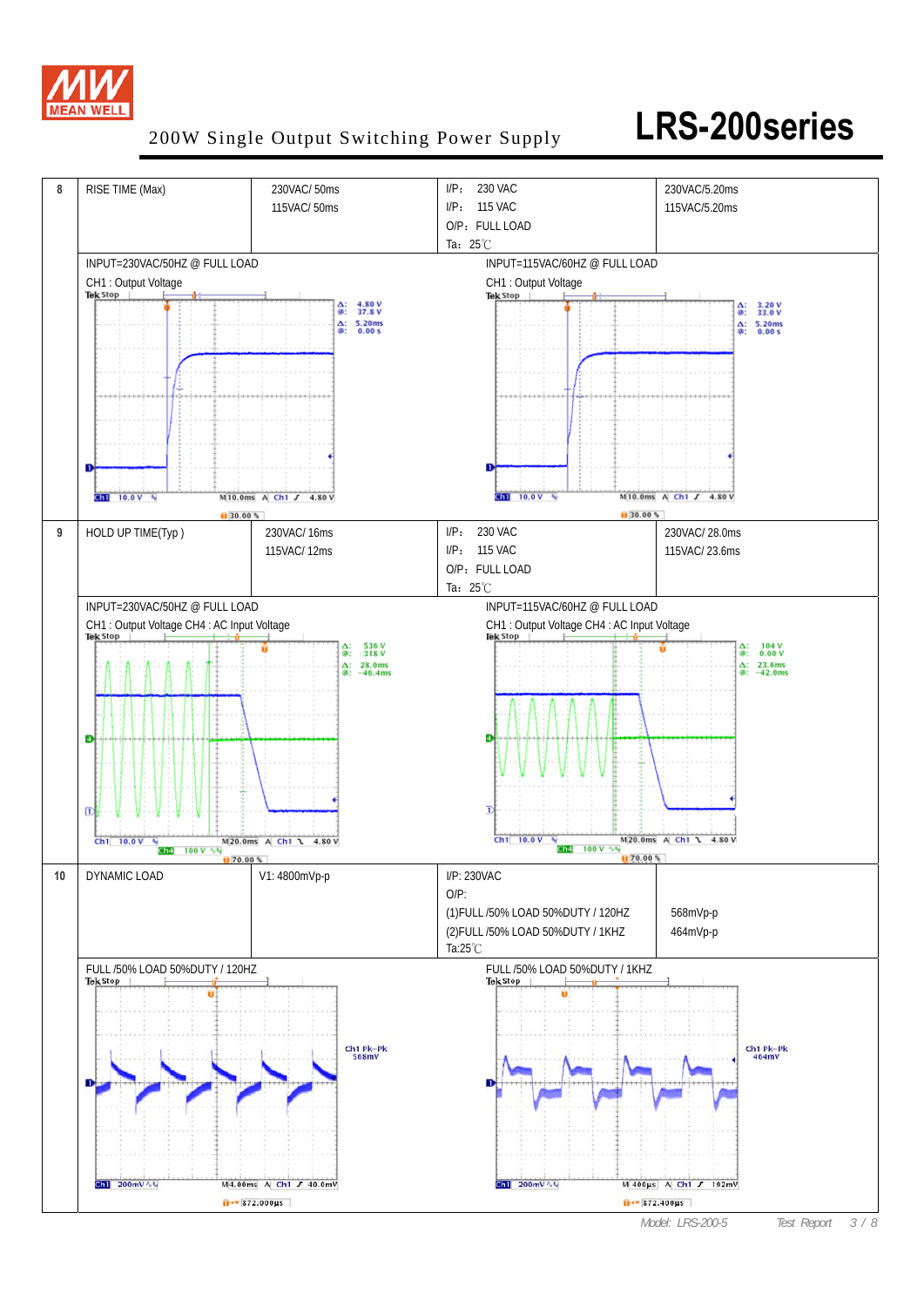

| <b>NO</b>      | <b>TEST ITEM</b>                                             | <b>SPECIFICATION</b>           | <b>TEST CONDITION</b>                                        | <b>RESULT</b>                  |  |
|----------------|--------------------------------------------------------------|--------------------------------|--------------------------------------------------------------|--------------------------------|--|
| $\mathbf{1}$   | INPUT VOLTAGE RANGE                                          | 180VAC~264VAC                  | I/P:TESTING                                                  | 130V~264V                      |  |
|                |                                                              |                                | O/P:FULL LOAD                                                |                                |  |
|                |                                                              |                                | Ta: $25^{\circ}$ C<br>$I/P$ :                                | TEST:OK                        |  |
|                |                                                              |                                | (1)LOW-LINE-3V=167 V                                         |                                |  |
|                |                                                              |                                | HIGH-LINE+15%=300 V                                          |                                |  |
|                |                                                              |                                | O/P:FULL/MIN LOAD                                            |                                |  |
|                |                                                              |                                | ON: 30 Sec OFF: 30 Sec 10MIN                                 |                                |  |
|                |                                                              |                                | $(2)$ 230Vac                                                 |                                |  |
|                |                                                              |                                | ON: 0.5 Sec OFF: 0.5 Sec 20MIN<br>$(3)$ 230Vac               |                                |  |
|                |                                                              |                                | ON:3Sec OFF:3Sec<br>12HOURS                                  |                                |  |
|                |                                                              |                                | (POWER ON/OFF NO DAMAGE)                                     |                                |  |
| $\overline{2}$ | INPUT FREQUENCY RANGE                                        | 47HZ ~63 HZ                    | I/P:170 VAC ~264 VAC                                         | TEST:<br>OK                    |  |
|                |                                                              | NO DAMAGE                      | O/P:FULL~MIN LOAD                                            |                                |  |
|                |                                                              |                                | Ta: $25^{\circ}$ C                                           |                                |  |
| 3              | <b>INPUT CURRENT (Typ)</b>                                   | 230V/2.2.A                     | I/P: 230 VAC                                                 | I = 2.02A/230VAC               |  |
|                |                                                              | 115V/4A                        | I/P: 115 VAC                                                 | $I = 3.70A/115VAC$             |  |
|                |                                                              |                                | O/P: FULL LOAD<br>Ta: $25^{\circ}$ C                         |                                |  |
|                |                                                              |                                |                                                              |                                |  |
| 4              | LEAKAGE CURRENT                                              | $\bar{<}$<br>2<br>mA / 240 VAC | I/P: 240 VAC<br>O/P: Min LOAD                                | L-FG: 0.495mA<br>N-FG: 0.495mA |  |
|                |                                                              |                                | Ta: $25^{\circ}$ C                                           |                                |  |
| 5              | NO LOAD CONSUMPTION                                          | W<br>0.75<br>$\,<$             | I/P: 115VAC                                                  | < 0.73W                        |  |
|                |                                                              |                                | I/P: 230VAC                                                  | < 0.68W                        |  |
|                |                                                              |                                | O/P: NO LOAD                                                 |                                |  |
|                |                                                              |                                | Ta: $25^{\circ}$ C                                           |                                |  |
| 6              | INRUSH CURRENT(Typ)                                          | 230V/60A                       | I/P: 230 VAC                                                 | I = 50.8A/ 230VAC              |  |
|                |                                                              | 115V/60A                       | I/P: 115 VAC                                                 | $I = 47.2A/115VAC$             |  |
|                |                                                              | <b>COLD START</b>              | O/P: FULL LOAD<br>Ta: 25°C                                   |                                |  |
|                |                                                              |                                |                                                              |                                |  |
|                | INPUT=230VAC/50HZ @ FULL LOAD                                |                                | INPUT=115VAC/50HZ @ FULL LOAD                                |                                |  |
|                | CH2: Input current (1V=1A) CH4: AC Input Voltage<br>Tek Stop |                                | CH2: Input current (1V=1A) CH4: AC Input Voltage<br>Tek Stop |                                |  |
|                |                                                              |                                |                                                              |                                |  |
|                |                                                              |                                |                                                              |                                |  |
|                |                                                              | Ch <sub>2</sub> Max<br>50.8 V  |                                                              | Ch <sub>2</sub> Max 47.2 V     |  |
|                |                                                              |                                |                                                              |                                |  |
|                | $\overline{4}$<br>$\overline{2}$                             |                                | $\overline{4}$<br>$\overline{2}$                             |                                |  |
|                |                                                              |                                |                                                              |                                |  |
|                |                                                              |                                |                                                              |                                |  |
|                |                                                              |                                |                                                              |                                |  |
|                | $C12$ 20.0 V                                                 | M 400us A Ch2 J 22.4 V         | $Ch2 = 20.0 V$                                               | M 400us A Ch2 J 22.4 V         |  |
|                | Ch4 200 V 1/4                                                | $0.72400 \mu s$                | Ch4 200 V 1%<br>$0 - 872.400 \mu s$                          |                                |  |

### **INPUT FUNCTION TEST**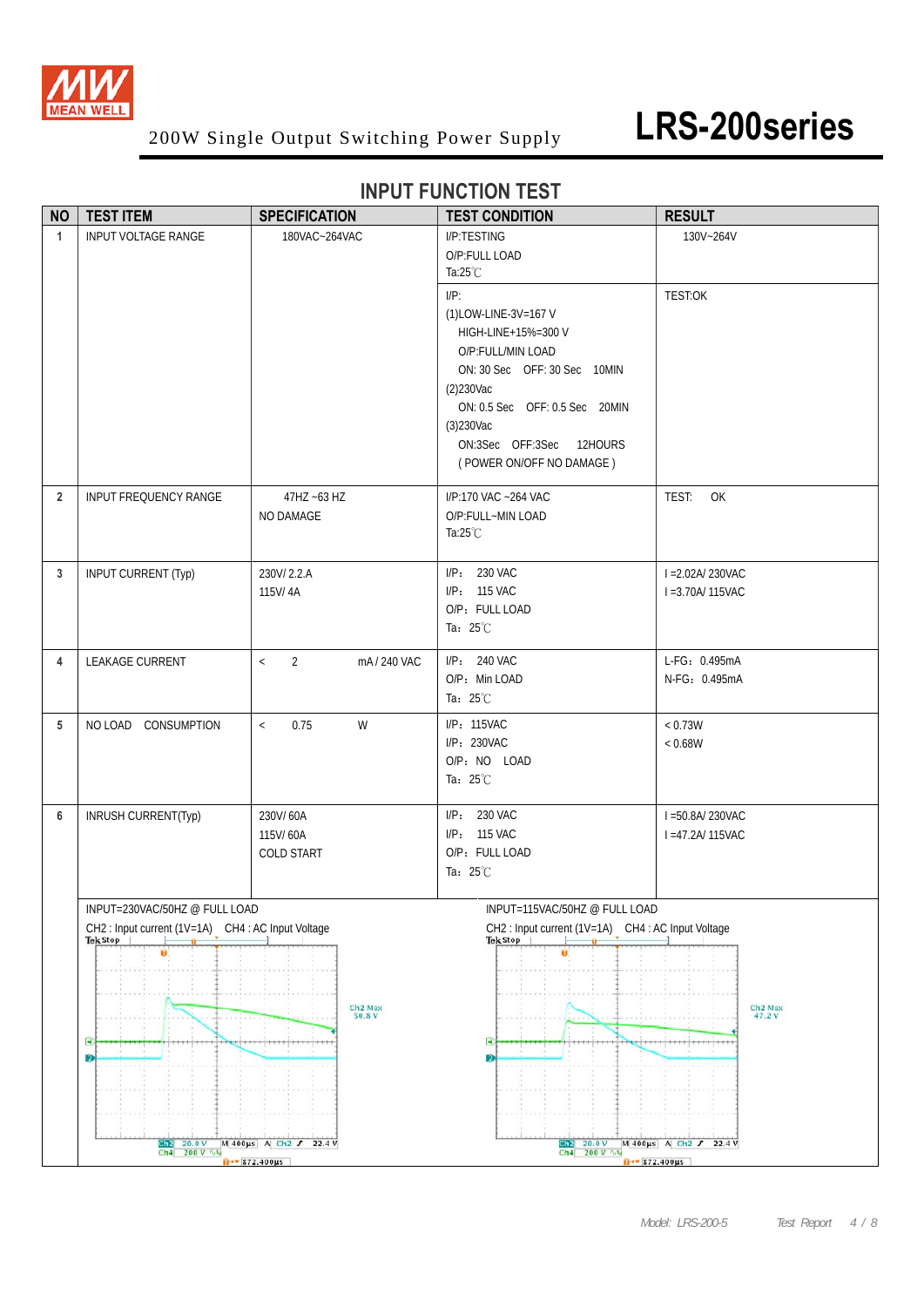



### **PROTECTION FUNCTION TEST**

| <b>NO</b>      | <b>TEST ITEM</b>                                | <b>SPECIFICATION</b>                   | <b>TEST CONDITION</b>                                            | <b>RESULT</b>                                                                                               |
|----------------|-------------------------------------------------|----------------------------------------|------------------------------------------------------------------|-------------------------------------------------------------------------------------------------------------|
|                | OVER LOAD PROTECTION                            | 110 %~ 140 %                           | I/P: 230VAC<br>I/P: 115VAC<br>O/P:TESTING<br>Ta: $25^{\circ}$ C  | 128.18%/230VAC<br>126.13%/115VAC<br>Hiccup mode, recovers automatically after<br>fault condition is removed |
| $\overline{2}$ | OVER VOLTAGE PROTECTION                         | CH: 55.2 V ~ 64.8 V                    | I/P: 230VAC<br>I/P: 115VAC<br>O/P:MIN LOAD<br>Ta: $25^{\circ}$ C | 60.5V/230VAC<br>61.3V/115VAC<br>Hiccup mode, recovers automatically after<br>fault condition is removed     |
| 3              | <b>OVER</b><br><b>TEMPERATURE</b><br>PROTECTION | NO DAMAGE                              | I/P: 230 VAC<br>O/P:FULL LOAD                                    | O.T.P. Active<br>Hiccup mode, recovers automatically after<br>fault condition is removed                    |
| 4              | SHORT PROTECTION                                | SHORT EVERY OUTPUT<br>1 HOUR NO DAMAGE | I/P: 264VAC<br>O/P: FULL LOAD<br>Ta: $25^{\circ}$ C              | <b>NO DAMAGE</b><br>Hiccup mode, recovers automatically after<br>fault condition is removed                 |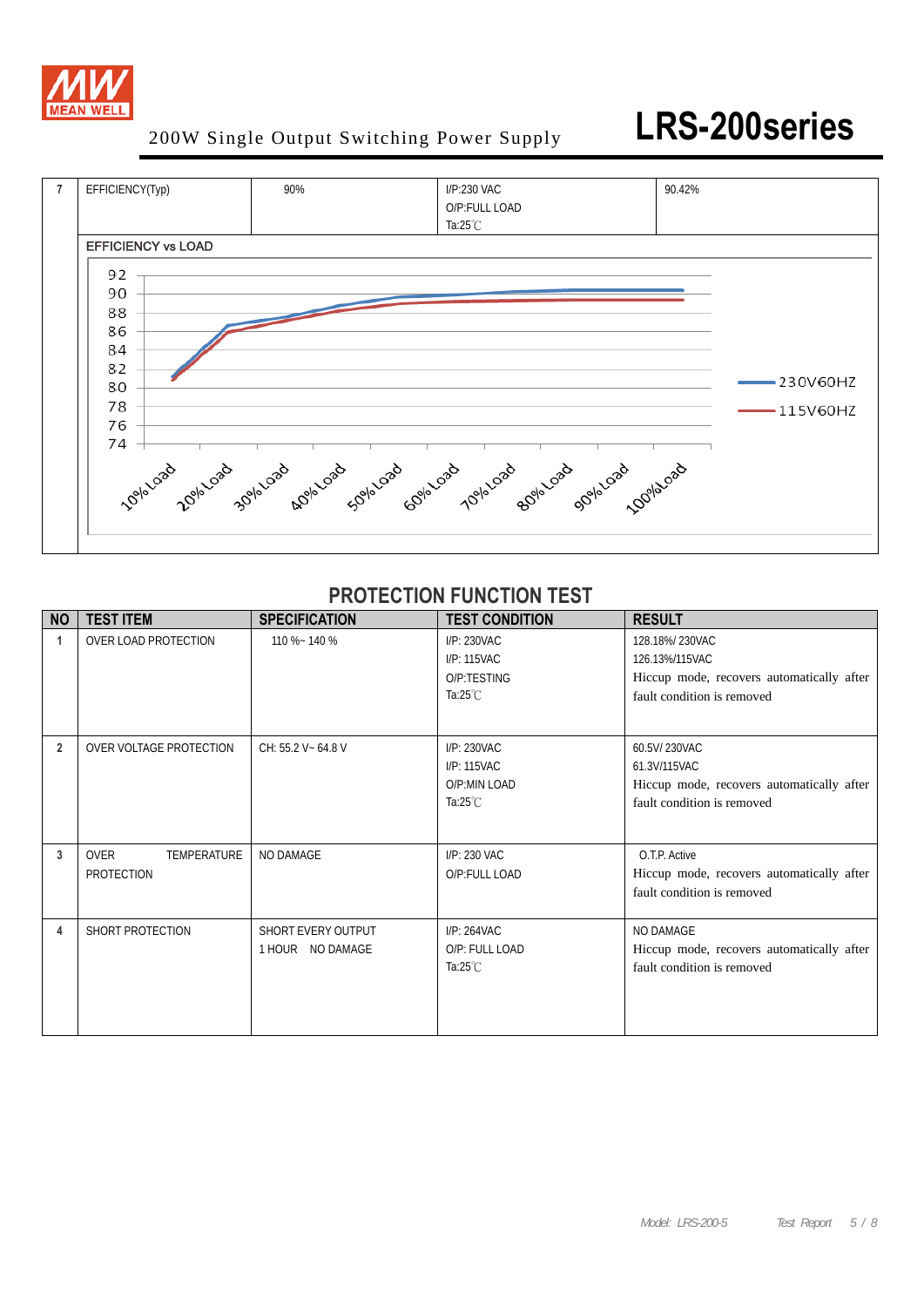

| <b>NO</b>    | <b>TEST ITEM</b>                  | <b>SPECIFICATION</b>     | <b>TEST CONDITION</b>           | <b>RESULT</b> |
|--------------|-----------------------------------|--------------------------|---------------------------------|---------------|
| $\mathbf{1}$ | <b>PWM Transistor</b>             | Rated<br>Q <sub>1</sub>  | I/P:High-Line +3V = 267V        | (1)426V       |
|              | (D to S) or (C to E) Peak Voltage | 13 A/600V                | O/P: (1) Full Load Turn on      | (2)430V       |
|              |                                   |                          | (2) Dynamic Load 100% Load/     | (3)428V       |
|              |                                   |                          | Min. Load 90%Duty/5KHz          |               |
|              |                                   |                          | (2) Dynamic Load 100% Load/     |               |
|              |                                   |                          | Min. Load 50%Duty/120Hz         |               |
|              |                                   |                          | Ta: $25^{\circ}$ C              |               |
| $\mathbf{2}$ | Diode Peak Voltage                | Q102<br>Rated            | I/P:High-Line +3V = 267 V       | Q101:         |
|              |                                   | A/300V<br>20             | O/P: (1) Full Load input on/off | (1)154V       |
|              |                                   |                          | (2) Output Short                | (2)243V       |
|              |                                   |                          | Ta: $25^{\circ}$ C              |               |
|              |                                   | Q103<br>Rated            |                                 | Q103:         |
|              |                                   | 10A/400V                 |                                 | (1)326V       |
|              |                                   |                          |                                 | (2)334V       |
|              |                                   |                          |                                 |               |
| 3            | Input Capacitor Voltage           | C <sub>5</sub><br>Rated: | I/P:High-Line +3V = 267 V       | (1)178V       |
|              |                                   | $\mu$ / 200V<br>330      | O/P: (1) Full Load input on/off | (2)178V       |
|              |                                   |                          | (2) Min load input on /Off      | (3)180V       |
|              |                                   |                          | (3) Full Load /Min load Change  |               |
|              |                                   |                          | Ta: $25^{\circ}$ C              |               |
| 4            | <b>Control IC Voltage Test</b>    | PWM IC U1 Rated          | $I/P$ :High-Line +3V =267 V     | U1            |
|              |                                   | 28 V (MAX.)              | O/P: (1) Full Load input on/off | $(1)$ 20.5V   |
|              |                                   | 10V (MIN.)               | (2) Output short                | $(2)$ 19.6V   |
|              |                                   |                          | $(3)$ No load VR $(min)$        | (3) 20.1V     |
|              |                                   |                          | Ta: $25^{\circ}$ C              |               |

### **COMPONENT STRESS TEST**

## **SAFETY TEST**

| <b>NO</b> | <b>TEST ITEM</b>            | <b>SPECIFICATION</b>             | <b>TEST CONDITION</b>      | <b>RESULT</b>              |
|-----------|-----------------------------|----------------------------------|----------------------------|----------------------------|
|           | WITHSTAND VOLTAGE           | $I/P$ -O/P: $3KVAC/min$          | $I/P$ -O/P: 3.6 KVAC/min   | /P-O/P: 2.43mA             |
|           |                             | $I/P$ - $FG : 2KVAC/min$         | $I/P$ - $FG: 2.4$ KVAC/min | $I/P-FG: 3.33mA$           |
|           |                             | $O/P-FG:0.5KVAC/min$             | O/P-FG:0.6 KVAC/min        | $O/P-FG:2.66$ m A          |
|           |                             |                                  | Ta: $25^{\circ}$ C         | NO DAMAGE                  |
| 2         | <b>ISOLATION RESISTANCE</b> | $I/P$ -O/P:500VDC>100M $\Omega$  | $I/P$ -O/P:<br>VDC.<br>500 | $I/P$ -O/P: 9999M $\Omega$ |
|           |                             | $I/P-FG: 500VDC > 100M\Omega$    | $IP-FG:$<br>500<br>VDC.    | I/P-FG: 9999M $\Omega$     |
|           |                             | $O/P-FG:500VDC>100M\Omega$       | VDC.<br>$O/P-FG$ :<br>500  | $O/P-FG: 9999MQ$           |
|           |                             |                                  | Ta:25 $°C$                 | NO DAMAGE                  |
| 3         | <b>GROUNDING CONTINUITY</b> | FG(PE) TO CHASSIS                | 2min<br>40A                | 24 m $\Omega$              |
|           |                             | OR TRACE < $100 \text{ m}\Omega$ | Ta:25 $°C$                 |                            |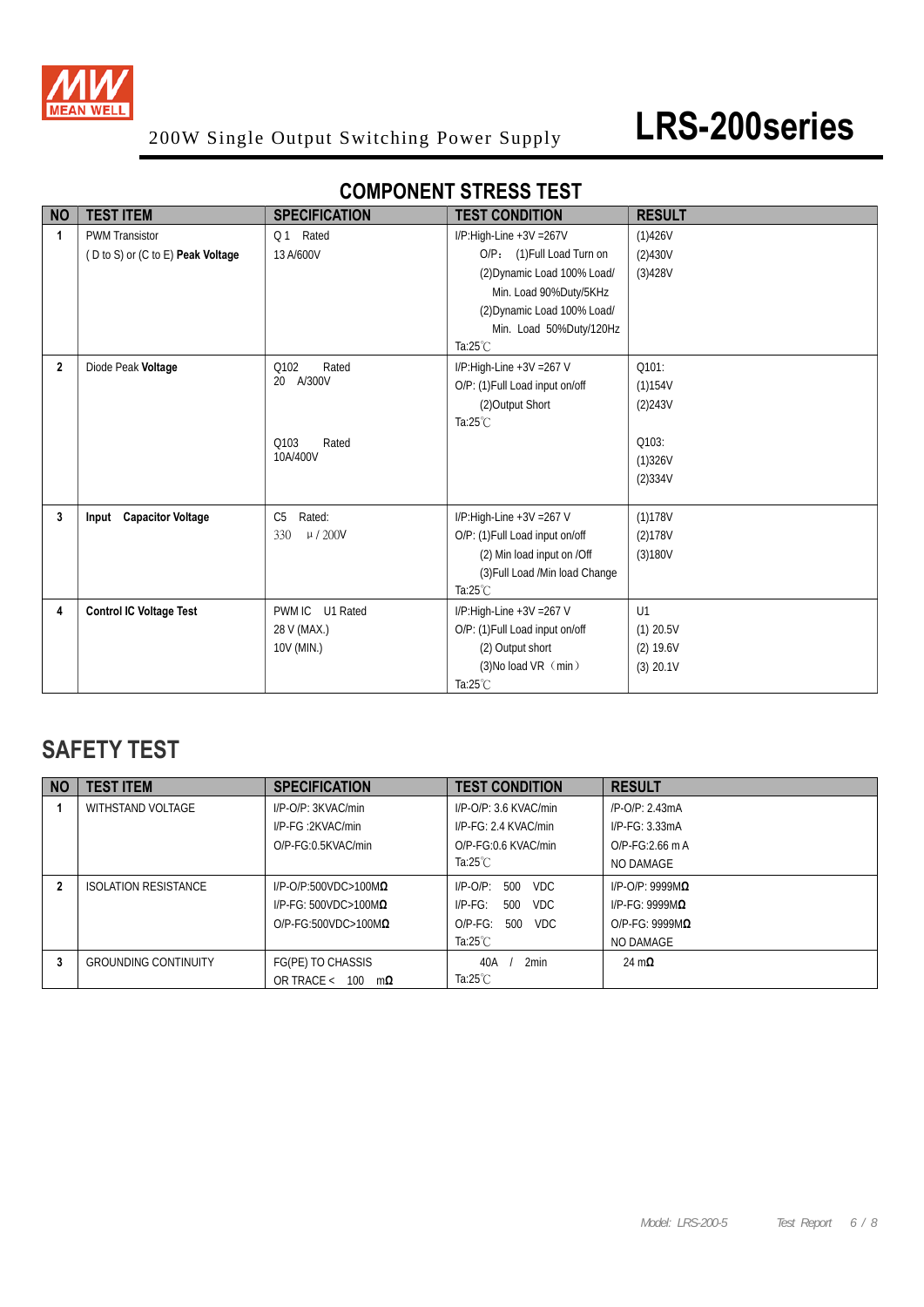

## **RELIABILITY TEST**

 **ENVIRONMENT TEST**

| <b>NO</b>      | <b>TEST ITEM</b>         | <b>SPECIFICATION</b> |                                                      |                                                        | <b>TEST CONDITION</b> | <b>RESULT</b>                                                                |                                           |  |
|----------------|--------------------------|----------------------|------------------------------------------------------|--------------------------------------------------------|-----------------------|------------------------------------------------------------------------------|-------------------------------------------|--|
| $\mathbf{1}$   | TEMPERATURE RISE TEST    |                      | MODEL: LRS-200-24                                    |                                                        |                       |                                                                              |                                           |  |
|                |                          |                      |                                                      | 1. ROOM AMBIENT BURN-IN: 2 HRS                         |                       |                                                                              |                                           |  |
|                |                          |                      |                                                      | I/P: 230VAC O/P: FULL LOAD Ta=24.6°C                   |                       |                                                                              |                                           |  |
|                |                          |                      |                                                      | 2. HIGH AMBIENT BURN-IN: 2 HRS                         |                       |                                                                              |                                           |  |
|                |                          |                      |                                                      | I/P: 230VAC O/P: FULL LOAD Ta=48.6°C                   |                       |                                                                              |                                           |  |
|                |                          |                      |                                                      |                                                        |                       |                                                                              |                                           |  |
|                |                          |                      | NO                                                   | Position                                               |                       | ROOM AMBIENT Ta= 24.6 $^{\circ}$ C                                           | HIGH AMBIENT Ta=40.8 °C                   |  |
|                |                          |                      | $\mathbf{1}$                                         | U1                                                     |                       | 58.3°C                                                                       | 79.7°C                                    |  |
|                |                          |                      | $\overline{2}$                                       | LF1                                                    |                       | 50.5°C                                                                       | 73.3°C                                    |  |
|                |                          |                      | 3                                                    | BD <sub>1</sub>                                        |                       | 54.0°C                                                                       | 75.8°C                                    |  |
|                |                          |                      | $\overline{4}$                                       | C36                                                    |                       | 62.8°C                                                                       | 86.5°C                                    |  |
|                |                          |                      | 5                                                    | C <sub>5</sub>                                         |                       | 59.3°C                                                                       | 80.1°C                                    |  |
|                |                          |                      | 6                                                    | C <sub>6</sub>                                         |                       | $60.1^{\circ}$ C                                                             | $80.6^{\circ}$ C                          |  |
|                |                          |                      | $7\overline{ }$                                      | T <sub>2</sub>                                         |                       | 59.2°C                                                                       | 81.1°C                                    |  |
|                |                          |                      | 8                                                    | Q <sub>1</sub>                                         |                       | 64.5°C                                                                       | 88.4°C                                    |  |
|                |                          |                      | 9                                                    | Q2                                                     |                       | 60.4°C                                                                       | 83.9°C                                    |  |
|                |                          |                      | 10                                                   | T1coil                                                 |                       | 85.4°C                                                                       | 108.6°C                                   |  |
|                |                          |                      | 11                                                   | RTH <sub>3</sub>                                       |                       | 79.2°C                                                                       | 102.2°C                                   |  |
|                |                          |                      | 12                                                   | L <sub>100</sub>                                       |                       | 84.3°C                                                                       | 108.8°C                                   |  |
|                |                          |                      | 13                                                   | C <sub>106</sub>                                       |                       | 49.5°C                                                                       | 73.9°C                                    |  |
|                |                          |                      | 14                                                   | Q102                                                   |                       | 68.0°C                                                                       | 89.7°C                                    |  |
|                |                          |                      | 15                                                   | Q103                                                   |                       | 71.7°C                                                                       | 93.7°C                                    |  |
|                |                          |                      | 16                                                   | C201                                                   |                       | 56.7°C                                                                       | $80.2^{\circ}$                            |  |
|                |                          |                      | 17                                                   | C200                                                   |                       | 64.6°C                                                                       | 88.1°C                                    |  |
|                |                          |                      | 18                                                   | L <sub>101</sub>                                       |                       | 65.9°C                                                                       | 88.5°C                                    |  |
|                |                          |                      | 19                                                   | RTH <sub>1</sub>                                       |                       | 86.7°C                                                                       | 106.9°C                                   |  |
| $\overline{2}$ | OVER LOAD BURN-IN TEST   |                      | NO DAMAGE                                            |                                                        |                       | I/P: 230 VAC                                                                 | TEST: OK                                  |  |
|                |                          |                      | 1 HOUR (MIN)                                         |                                                        |                       | O/P: 125% LOAD                                                               |                                           |  |
|                |                          |                      |                                                      |                                                        |                       | Ta: $25^{\circ}$ C                                                           |                                           |  |
| 3              | LOW TEMPERATURE          |                      |                                                      | TURN ON AFTER 2 HOUR                                   |                       | I/P: 264VAC/100VAC                                                           | TEST: OK                                  |  |
|                | TURN ON TEST             |                      |                                                      |                                                        |                       | O/P: 100 % LOAD                                                              |                                           |  |
|                |                          |                      |                                                      |                                                        |                       | Ta= $-25$ °C                                                                 |                                           |  |
| 4              | <b>HIGH HUMIDITY</b>     |                      | AFTER 12 HOURS                                       |                                                        |                       | I/P: 272 VAC                                                                 | TEST: OK                                  |  |
|                | <b>HIGH TEMPERATURE</b>  |                      | IN CHAMBER ON                                        |                                                        |                       | O/P: FULL LOAD                                                               |                                           |  |
|                | HIGH VOLTAGE             |                      | CONTROL 50 °C                                        |                                                        |                       | Ta= 50 $^{\circ}$ C                                                          |                                           |  |
|                | TURN ON TEST             |                      | NO DAMAGE                                            |                                                        |                       | HUMIDITY= 95 %R.H                                                            |                                           |  |
| 5              | TEMPERATURE              |                      | $+0.03\%$ (0~50°C)                                   |                                                        |                       | I/P: 230 VAC                                                                 | +0.005%/ $^{\circ}$ C (0~50 $^{\circ}$ C) |  |
|                | COEFFICIENT              |                      |                                                      |                                                        |                       | O/P: FULL LOAD                                                               |                                           |  |
| 6              | STORAGE TEMPERATURE TEST |                      |                                                      |                                                        |                       | 1. Thermal shock Temperature: $-45^{\circ}\text{C} \sim +90^{\circ}\text{C}$ | OK                                        |  |
|                |                          |                      |                                                      | 2. Temperature change rate $:25^{\circ}\text{C}$ / MIN |                       |                                                                              |                                           |  |
|                |                          |                      | 3. Dwell time low and high temperature : 30 MIN/EACH |                                                        |                       |                                                                              |                                           |  |
|                |                          |                      |                                                      | 4. Total test cycle: 5 CYCLE                           |                       |                                                                              |                                           |  |
|                |                          |                      | 5. Input/Output condition: STATIC                    |                                                        |                       |                                                                              |                                           |  |